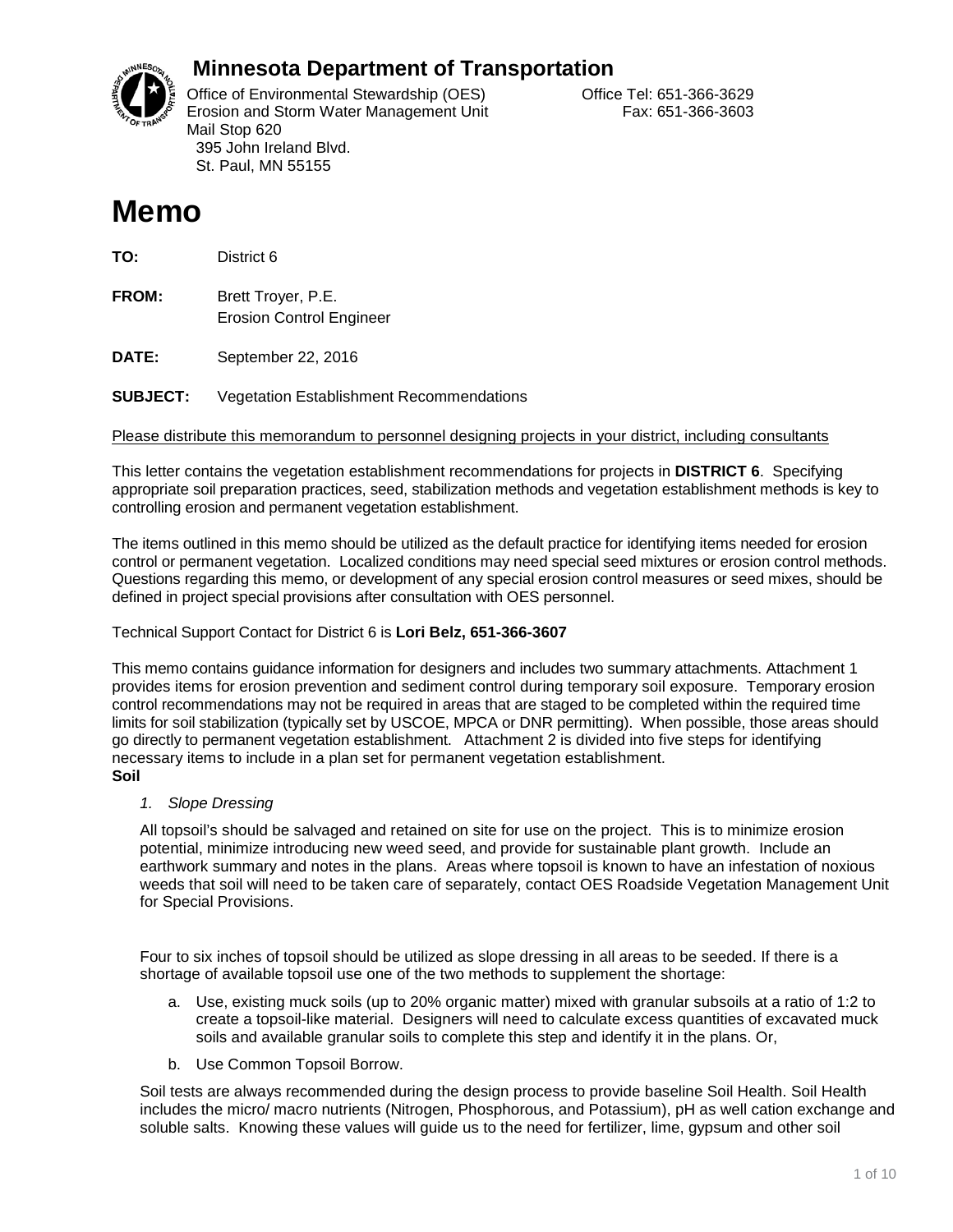amendments. This will help to maximize vegetation establishment and minimize impacts to our waters. The University of Minnesota (UofM) Soil Testing and other private laboratories can perform the soil analysis and provide recommendations for fertilizer ratios/rates as well as other soil amendments. Request the UofM Soil Analysis Package 2 for Professional Turf Management or equivalent to obtain the baseline Soil Health values.

#### *2. Topsoil Material (Spec 3877)*

These are soils that are provided to solve availability, specific slope, bio-retention, bio-detention and ditch stability problems.

- a. Common Topsoil Borrow: General use topsoil to supplement existing topsoil to meet the minimum depth of 4 inches.
- b. Loam Topsoil Borrow: General landscape and planting beds if soils are deficient in rooting potential.
- c. Sandy Clay Loam Topsoil borrow: Processed topsoil for placement on turf reinforcement mats, cellular confinements systems, tied or untied concrete mats, and for tree root protection or restoration.
- d. Rooting Topsoil Borrow: General rooting soils, with excellent drainage characteristics composed of three material components of sand, compost and loam topsoil Borrow
- e. Boulevard Topsoil Borrow: High pe+ rformance median landscape bed media that supplies proper level of compaction, water holding capacity and nutrient retention of equal parts of loam, sand, and compost
- f. Filter Topsoil Borrow: Well drained water quality planting and filtration/infiltration medium composed of a sand/compost blend.
- g. Organic Topsoil Borrow: Excellent turf growing medium or supplementing existing poor topsoil, consisting of a blend of the salvaged topsoil and compost.

#### **Soil Preparation (Spec 2574)**

Identified as Step 1 in the Permanent Vegetation Establishment table (Attachment 2)

*1. Subsoiling*

Designate areas that are not to be used for staging, or driving (eg. infiltration treatments, wetland soil edges, certain utilities, Areas of Environmental Sensitivity). Storage areas for equipment, stockpiles, and materials (i.e. Precast Median Barriers), temporary haul and access roads must be de-compacted before final turf establishment. Provide a subsoiling pay item quantity for these areas where vegetation is proposed.

*2. Soil Bed Preparation*

Provide this for all areas that will require turf establishment. Provide in the plans soil bed preparation, pay item 2574.578 on slopes flatter than 1:2 and Soil tracking, pay item 2574.580 on slopes 1:2 and steeper.

*3. Lime (Spec 3879)* 

Lime is helpful in establishing vegetation in acidic type soils. Lime recommendations are typically based on soil test pH results. If soil tests indicate the pH is below 6.3, apply 2 tons/acre of agricultural lime on the project.

*4. Fertilizer (Spec 3881)*

The three types for vegetation establishment are as follows; Type 1 is commercial, type 3 is slow release nitrogen, and type 4 is natural base. It is the designer's responsibility to include the fertilizer analysis (N:P:K ratios) and application rates as a note in the statement of estimated quantities or tabulation sheets. One example is shown below (quantities, analysis, and application rates will need to be filled in appropriately)

|     | <b>STATEMENT OF ESTIMATED QUANTITIES</b> |          |                   |     |       |                                      |  |
|-----|------------------------------------------|----------|-------------------|-----|-------|--------------------------------------|--|
| Tab | Sheet No.                                | Item No. | Description       |     | Unit  | <b>Total Estimated</b><br>Quantities |  |
| A   | 123                                      | 2574.508 | Fertilizer Type 3 |     | Pound | <b>XXX</b>                           |  |
| A   | 123                                      | 2574.508 | Fertilizer Type 4 | (2) | Pound | XXX                                  |  |

(1) Fertilizer analysis xx-xx-xx, application rate aaa lbs/acre for seed areas

Fertilizer analysis xx-xx-xx, application rate bbb lbs/acre for sod areas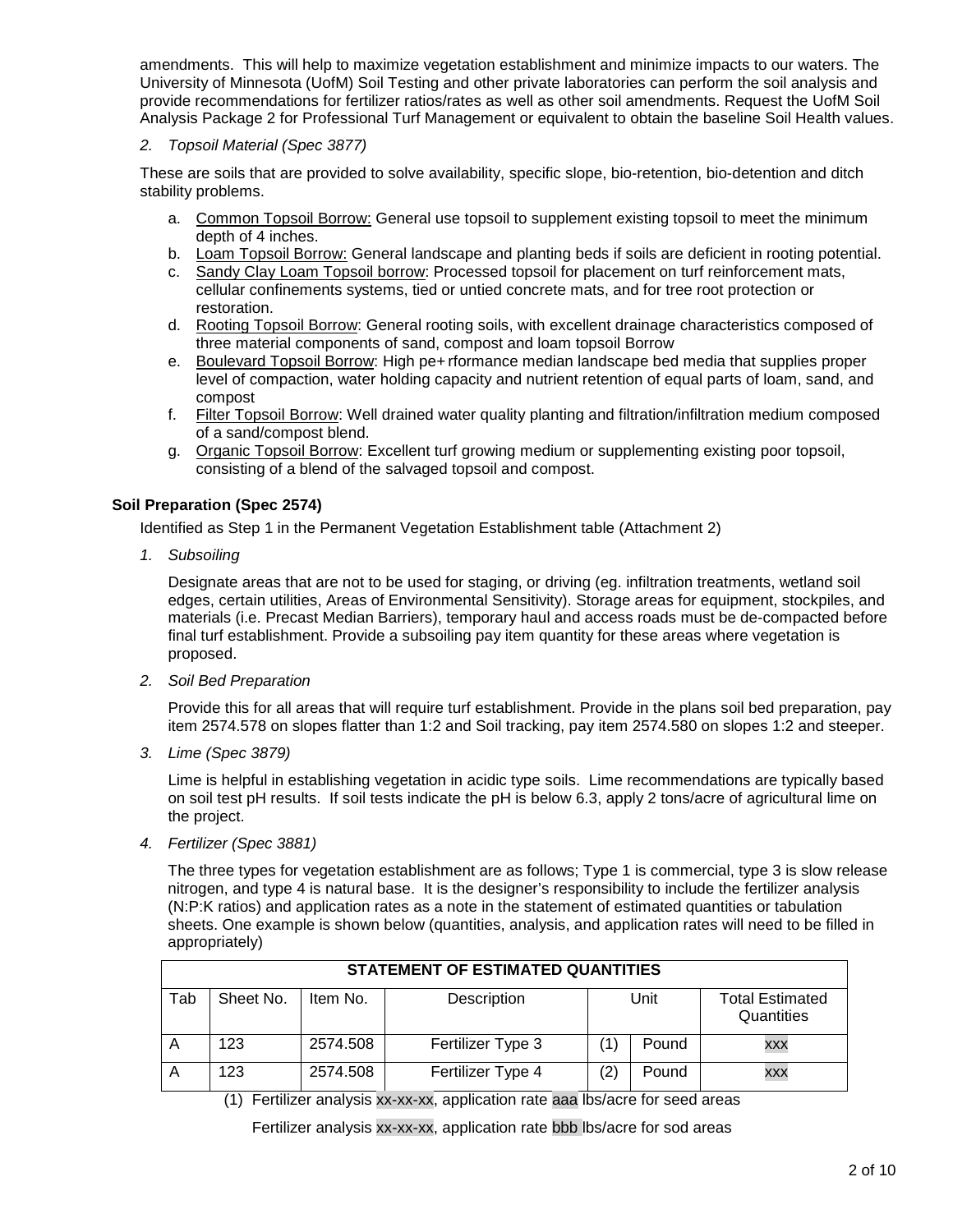(2) Fertilizer analysis yy-yy-yy, application rate ccc lbs/acre for seed areas

If you have multiple fertilizer analyses of the same fertilizer type it can further be broken down and shown in the tab sheets to break down the pound of each.

#### **Turf Establishment (Spec 2575)**

Turf establishment lump sum is for establishing permanent soil covers for small areas, typically under 2.5 acres in size. These would include turn lane construction, lighting projects, and culvert replacement.

**NOTE:** Provide a note in the statement of estimated quantities or tabulations that modifies any of the standard language of this item as shown in 2575.3 L specification.

Temporary Erosion Control is not part of this item and will need to be addressed and incorporated into the plans separately.

#### **Seed (Spec 2575)**

Identified as Step 1 in Attachment 1 and Step 2 in Attachment 2

- *1. Seeding (Spec 2575)*
	- a. Provide a seeding pay item for all temporary and permanent seeding operations.
	- b. For temporary seeding purposes provide the following;
		- i. Use the seeding pay item when seeding contiguous areas larger than 2.0 acres.
		- ii. Use rapid stabilization methods for areas that are: less than 2.0 acres, near water, or where stormwater leaves project limits. The plan must indicate areas for Rapid Stabilization; quantities should include an estimate of multiple applications based on staging or phase of construction. These are for small critical areas, scattered over the project site. Use in Areas of Environmental sensitivity (AES) and may be noted on plan sheet as 'Site Management Plan Area.

The seeding method depends on the soil type and existing plant materials. On occasion there may be need to indicate the seeding method for final or temporary stabilization.

- a. Drill seeding
	- i. Specify drill inter-seeding for native or general seed mixtures when seeding into either an established temporary vegetative cover or areas where temporary straw mulch is placed.
- b. Broadcast seeding
	- i. Hydraulic application: Specify in all plans for temporary seeding and seeding of difficult areas such as slopes steeper than 1:2, limited access, or saturated soils.
	- ii. Hand application: Specify for small areas, areas under maintenance restrictions, and erosion failures. This can be for either native or general seed mixtures. If hand raking of seeding is specified, indicate as incidental.
- *2. Seed Mixture (Spec 2575, 3876)*

MnDOT is increasing the use of native species on the roadsides. The 2X-XXX series (composed of primarily non-native species) will continue to be utilized on regularly mowed areas such as in-slopes (e.g. top 8-15ft) and residential and commercial areas. The 3X-XXX series (composed primarily of native species) were designed to protect and enhance natural resources, promote biodiversity, support pollinator habitat, display native vegetation, introduce travelers to the regional physical or biological character of the native landscape, and enhance visual quality by using vegetation to frame or screen views to and from the roadway corridor.

The seed mixture will depend on location (within project or region of the state), functional outcome, and soil type. Seed mixes are formulated to provide quicker cover initially while the longer term species establish. The seed mix application rates are based on Pure Live Seed (PLS) and the seed mix number provides information about the use and content of the mix. This numbering system can be used to guide the designer in choosing the right mix for a given site on the project.

See Attachments 1 & 2 for general seed recommendations. For specific composition of a seed mix refer to the MnDOT Seeding Manual. If the project has unique seed requirements (such as wetland restoration, Areas of Environmental Sensitivity, etc.) consult with OES for guidance.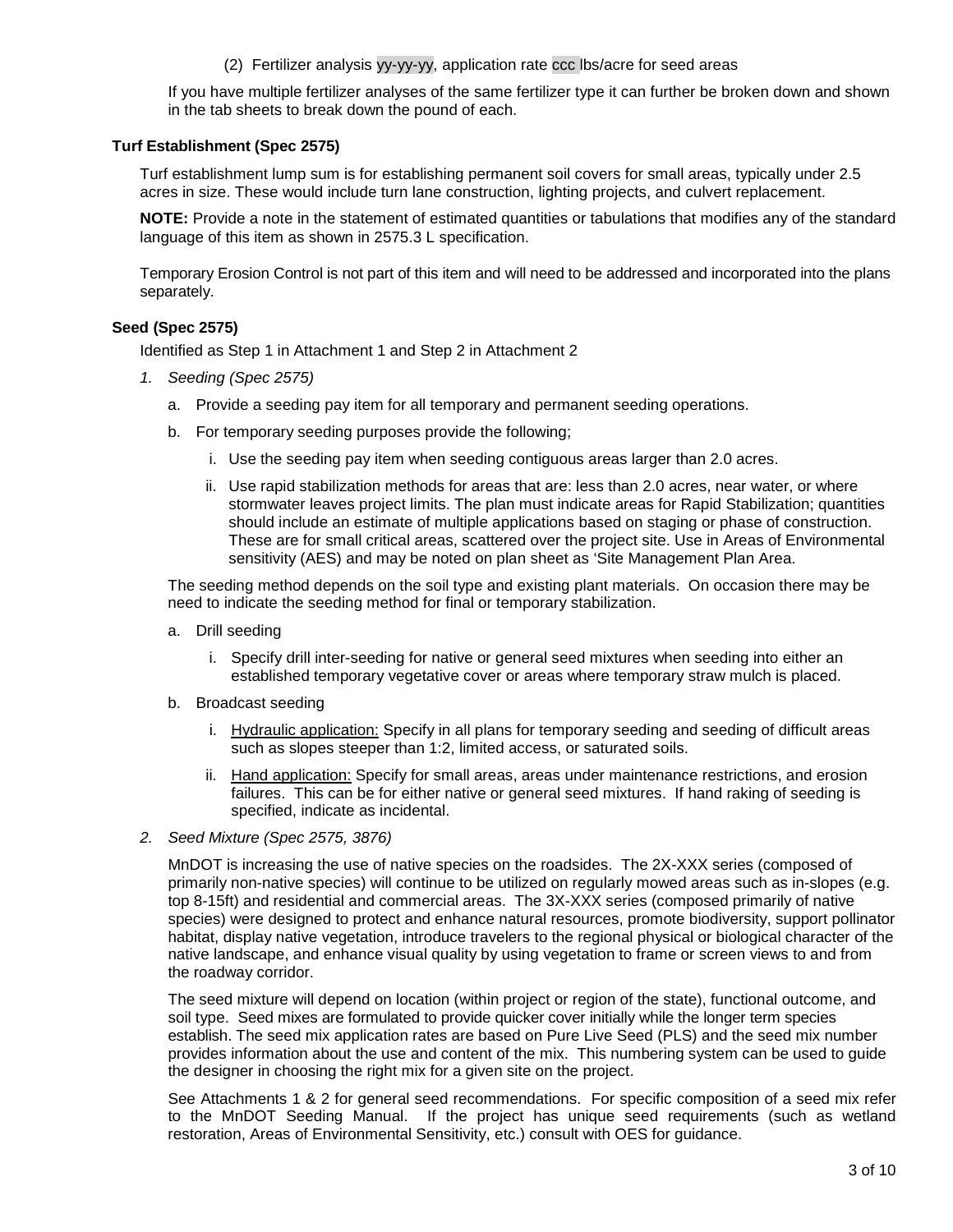a. Temporary Seed Mixtures (3876) - see Attachment 1

Provide a seed pay item for temporary seeding purposes when seeding contiguous areas larger than 2.0 acres. Seed mixture 21-xxx is for short term stabilization of 1 season and 22-xxx is for longer term stabilization, 2 or more seasons.

b. Permanent Seed Mixtures (3876) - see Attachment 2

It will become more common to have projects with both native mixes and non-native mixes. An example would be to have native mixes (3X-XXX series) on the back-slope and ditch bottom, while the in-slope and/or median may be a non-native mix (2X-XXX series). The use of native seed mixes are often required along Prairie Passage Routes (see below), adjacent to public lands (E.G. parks and forests under federal or state jurisdiction), or used to mitigate impacts regulated by other agencies.

This is a standard condition of the DNR General Permit to MnDOT for repair or bridges and culverts (GP2004-0001). The DNR may also require that native vegetation be utilized when projects run through or adjacent to DNR managed lands such as Wildlife Management Areas, Scientific & Natural Areas, Public Access, State Parks, State Forests, etc.

Native vegetation suitable to the local habitat is also recommended when projects run through or adjacent to areas that include rare species, in areas identified as a Site of Biodiversity Significance, or in an Area of Environmental Sensitivity (AES). The DNR is not alone in these requirements. Use of native vegetation can come up by request from adjacent landowners or in other regulatory compliance measures (see environmental documentation and permits).

For ADA projects, use the seed mixes or sod types recommended for frequently mowed areas in the SEED section of attachment 2.

#### **Prairie Passage Routes**

In 1993, the FHWA gave funding to departments of transportation in Minnesota, Iowa, Missouri, Kansas, Oklahoma and Texas to develop a prairie passage. Minnesota partnered with these states to form a route from the southern border of Texas to the northwestern border of Minnesota. The goal of the prairie passage is to protect native grasses and wildflowers along the roadside right-of-way; plant native grasses and wildflowers along the roadside right-of-way; and promote the awareness of prairie related natural and cultural resources.

District 6 has two roads designed as part of the prairie passage: I-35 from the Iowa border to the I-90 interchange and west on I-90 to District boundary. Projects constructed on these roads shall use native vegetation.

*3. Sod (Spec 2575, 3878)*

Sod should be used in areas where it can be maintained as necessary for instant erosion control. Areas where sod may be considered are residential lawns, urban areas, and areas of concentrated flow where erosion is a concern. It is important to specify the correct type of sod (Lawn, Mineral, or Salt tolerant) for the area. Lawn Sod is appropriate for residential use; Mineral Sod is appropriate for granular, sandy soils; Salt-tolerant Sod is appropriate for high traffic areas at boulevards, road edges, and medians where salt use is expected.

#### **Stabilizing Covers (Spec 2575)**

All projects will have one or more of the following stabilizing covers to limit erosion and aid in plant germination, identified in Attachments 1 & 2.

1. *Mulch (Spec 3882)* 

MnDOT recommends that all projects use Type 3 Mulch, but it is not a standard. Type 3 Mulch is a clean grain straw, certified to be free of noxious weeds by the Minnesota Crop Improvement Association.

**NOTE:** Use Type 1 or Type 3 mulch in areas that are 2 acres and larger and/or widths greater than 8 feet.

- *a. Type 1 Mulch:* Use as an alternative to Type 3 Mulch with the Non-native seed mixtures. Provide disk anchoring for this item.
- *b. Type 3 Mulch:* Use in areas that specify native seed mixes. Provide disk anchoring for this item.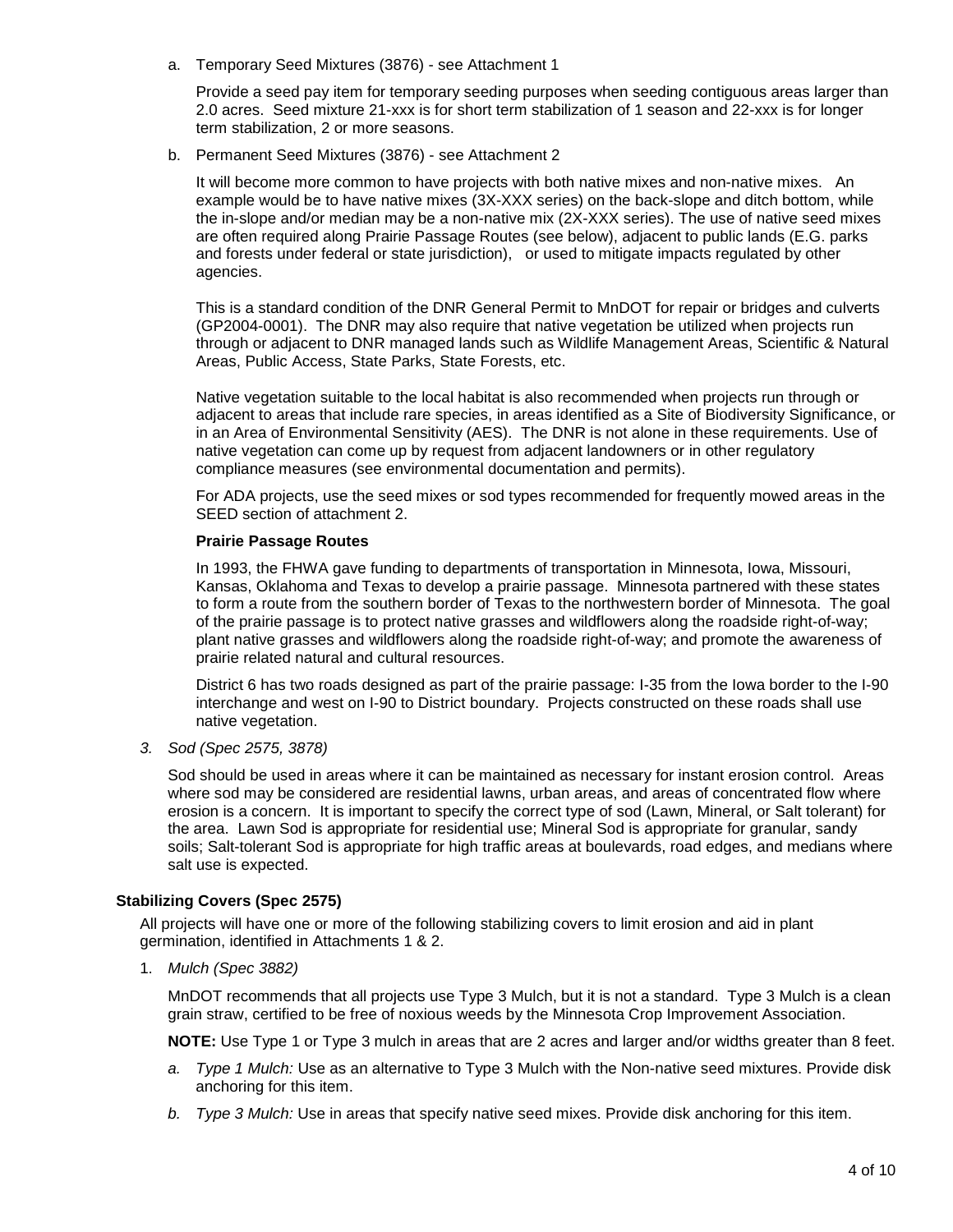- c. *Type 4 Mulch:* Use in areas where crimping is difficult and on slopes without ravine drainage (specify either Type 1or 3 Mulch, depending on seed mixture).
- d. *Type 5 Mulch:* made from ground-up grubbed trees, can be used in combination with silt fence in ditch bottoms to provide flow control and nutrient adsorption, traction on clay soils, tree root protection, slash mulch for slopes, and temporary access roads.
- e. *Type 6 Mulch:* Use in Landscape beds
- 2. *Erosion Control Blankets\* (Spec 3885)*

The netting is available in several forms and categorized by degradation type (synthetic or natural) and function.

All ditches that discharge water off the site should have additional quantities of blanket for the last 200 feet for temporary conditions associated with all stages of the project. Most soil or compost filled riprap will require a blanket to aid in germination and soil protection during flow conditions. In critical areas, specify as a note in the Statement of estimated quantities or tabulations that maintenance on the blanket is required.

- *a. Category 0:* Short lived, rapid degrade. For slopes <1:3 with regular mowing. This includes areas where turf grass seed is specified.
- *b. Category 3\*\*:* For slopes 1:3 to 1:2 and channel grades < 3%.
- *c. Category 4\*\*:* For slopes between 1:2 and 1:1 and channel grades <5%. Typically specified with erosion stabilization mats for seed germination.
- d. *Category 6: Semi* Permanent surface stabilization. Not soil filled. For channel grades <7%.

**\*NOTE:** Include the standard detail sheet for the head trench and stapling pattern when blankets are specified in the plans.

**\*\*NOTE:** Category 3 & 4 control blankets now have the suffix P or N as a pay item. P is for synthetic netting and N is for natural netting. These suffixes must be identified in pay item tabulations. Synthetic netting (3P or 4P) may be prohibited due to adjacent landowner requests, mow areas, permit requirements, or rare species. Check environmental review documentation and permits prior to selecting this item. Natural netting (3N or 4N) or other methods of mulch protection should be specified for these situations. Provide a note in the statement if estimated quantities or tabulation sheets if wood fiber is desired.

3. *Hydraulic Erosion Control Products (3884)*

Hydraulic matrix products can be used both for temporary conditions and permanent turf establishment*.* 

- a. Use Hydraulic mulch for short term temporary cover such as stockpiles and slopes that do not receive concentrated flow. Use a 3x-5x multiplier of the permanent turf areas for each construction season. This also can be used as an alternate to Type 1 Mulch on flat lawn areas.
- b. Use Hydraulic Bonded Fiber Matrix for difficult access locations with safety concerns and without concentrated storm water flows. May prevent rapid seedling establishment.
- c. Use Hydraulic Reinforced Fiber Matrix for longer term temporary cover for erosive soils and for over wintering conditions. This also can be used as an alternate to erosion control blanket for permanent turf establishment, except in ditches.
- d. Use Hydraulic Compost to supplement weak sandy soils and act as an erosion control mat for use on slopes less than 1:6.

#### **Poly Coverings (Spec 3888)**

Alternatives to temporary seeding or Rapid Stabilization consider using temporary poly covering in areas adjacent to rivers, bridge abutments, and other steep slope. The contractor will be able to 'open and close' this cover every day while completing the work. Include a pay item 2575.518 temporary poly covering.

Provide a note in the statement of estimated quantities or tabulations which poly covering is required, if any. Woven geotextile type V; reinforced poly tarp; or reinforced polyethylene sheeting.

#### **Turf** *Reinforcement Mats (Spec 3885)*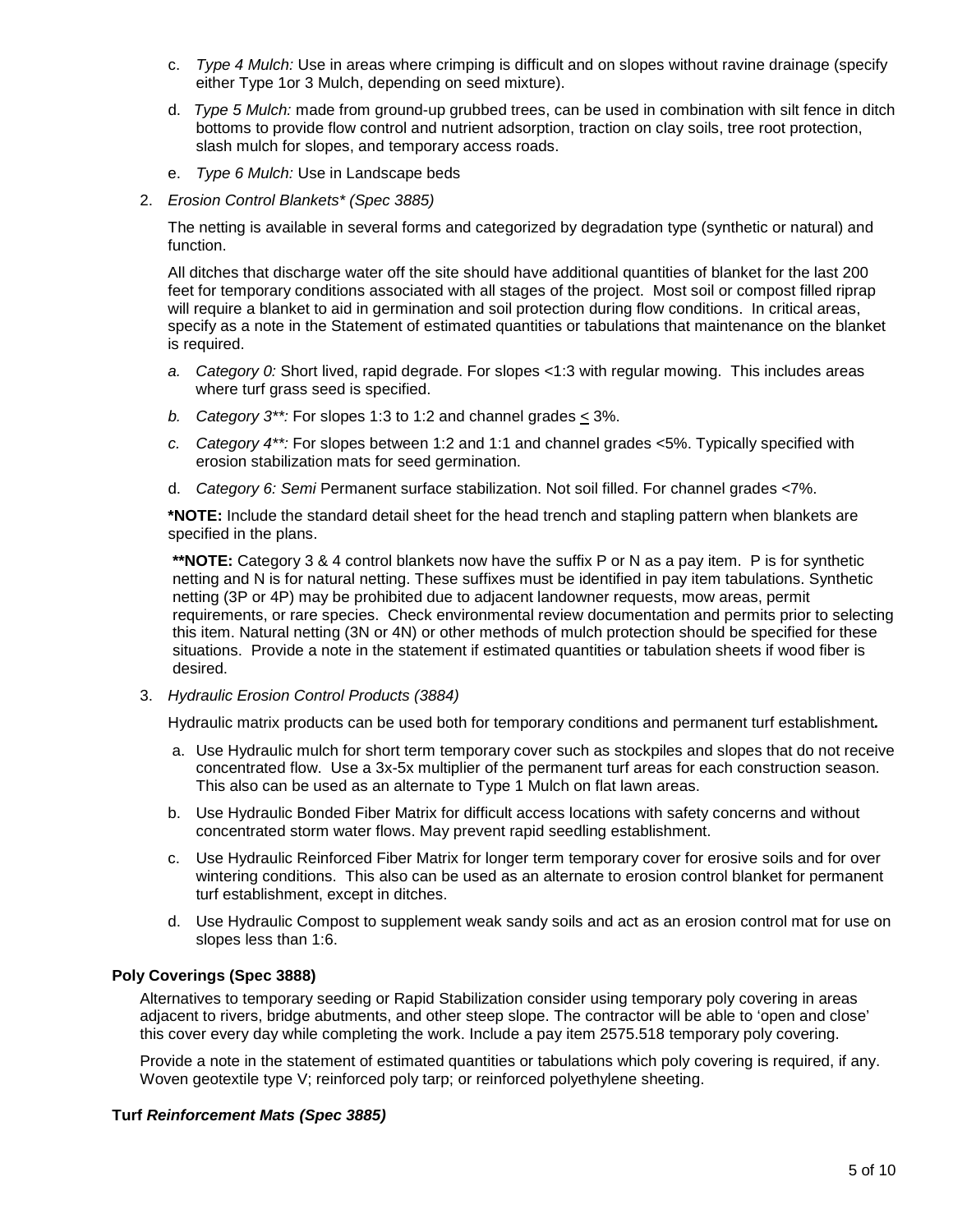All turf reinforcement mats (TRM's) are soil filled with Sandy Clay Loam Topsoil Borrow. The TRM should be designed based on bed shear. Categories 1-3 provide a range of bed shear stabilization between 2.1 and 8lbs/ft<sup>2</sup>. Category 4 is for steep slope surface stabilization where high tensile strength is required. When a TRM is called for in the plan, provide the appropriate category of erosion control blanket (typically Cat 4) as a separate pay item.

**NOTE:** Provide special installation details in the plan that includes head and check trenching, overlap, and stapling, pin, rod or some other attachment. Contact OES for these details.

#### **Watering (spec 2575)**

For areas where it is critical to obtain good turf cover water is a must. For watering slopes adjacent to infiltration areas and ponds provide a watering pay item. For watering of Turf Reinforcement Mats, steep slopes, and RSS walls provide temporary irrigation/water by special provision. Contact OES for watering provision guidance.

#### **Vegetation establishment and Weed Control (Spec 2575)**

Identified as Step 5 'Establishment' in Attachment 2

1. *Mowing*

Provide a mowing pay item on projects with seeding and duration of more than three months.

The suggested quantity in Attachment 2 is an average and may need to be adjusted based on the project.

**NOTE:** Provide the following in the construction notes:

- o *Mowing schedule (to the extent possible within the time frame of the project): Mow after seeding and starting when the majority of vegetation is 12"-18" high. Set mower to a height of 6" – 10". Mow non-native seeding areas once or twice to control weeds. Mow native seeding areas approximately 3 times at 1-month intervals in the first growing season after planting, and 2 times at 1-month intervals in the second growing season*.
- 2. *Weed Spraying*

Include weed spraying and weed spray mixture pay items on all projects. Attachment 2 shows an approximate quantity to use as well as a general herbicide recommendation. This herbicide will control most noxious weeds but not all. Noxious weed locations can be obtained from district maintenance staff. If specific noxious weed issues are known during the design phase, contact OES Roadside Vegetation management Unit to for more site-specific recommendations.

**NOTE:** Provide the following in the tabulation notes:

o *Weed spraying to be done throughout the project to control and prevent the spread of weeds. Submit a pesticide application record to the engineer for each application. Weed spraying will be measured by the area covered or area spot sprayed by herbicide and successfully applied as indicated by dead noxious weeds. Weed spray mixture will be measured by volume of herbicide furnished and used.* 

Attachment 1: Temporary Erosion Control Recommendations Attachment 2: Permanent Vegetation Establishment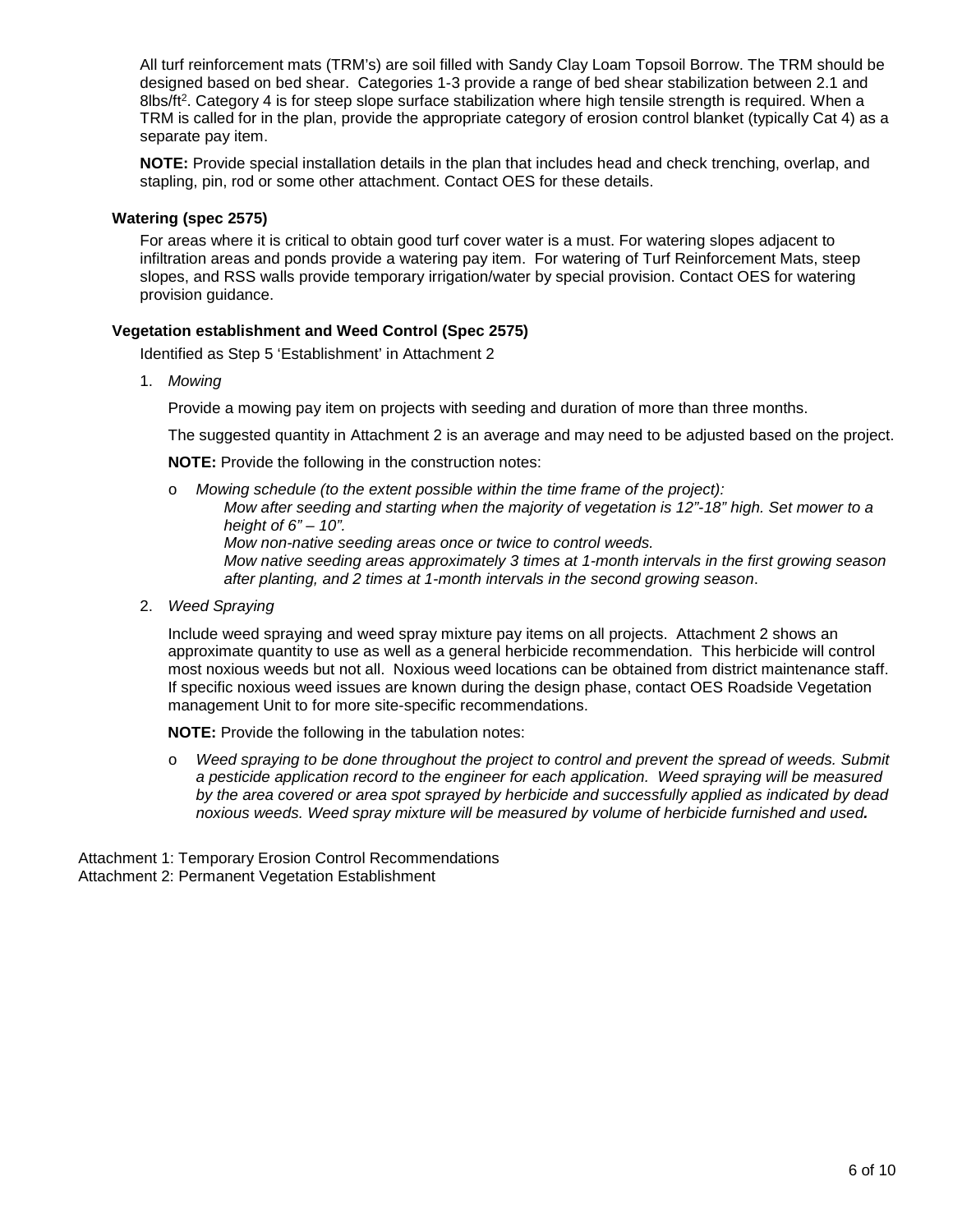### **Attachment 1: Temporary Erosion Control Recommendations**

These recommendations are for general temporary erosion control general. Select the appropriate items at each step. To address different conditions within a project, it is likely that more than one item from each step (or pairings between steps) will be required for your project.

| Step 1: | <b>SEED MIXTURES</b> |                     |               |              |                                           |                                                              |  |
|---------|----------------------|---------------------|---------------|--------------|-------------------------------------------|--------------------------------------------------------------|--|
|         | ITEM NO.             | <b>DESCRIPTION</b>  | <b>RATE</b>   | <b>UNITS</b> |                                           | <b>Notes</b>                                                 |  |
|         | 2575.502             | SEED MIXTURE 21-111 | 100 LBS/ACRE  | POUND        | less than 1 year, spring/summer seeding   |                                                              |  |
|         | 2575.502             | SEED MIXTURE 21-112 | 100 LBS/ACRE  | <b>POUND</b> | for less than one year, fall seeding      |                                                              |  |
|         | 2575.502             | SEED MIXTURE 21-113 | 110 LBS/ACRE  | <b>POUND</b> | for less than one year, use on poor soils |                                                              |  |
|         | 2575.502             | SEED MIXTURE 32-241 | 38 LBS/ACRE   | <b>POUND</b> |                                           | for 1-5 years, where native mixes will be used for permanent |  |
|         |                      |                     |               |              | establishment                             |                                                              |  |
|         | 2575.502             | SEED MIXTURE 22-111 | 30.5 LBS/ACRE | <b>POUND</b> | for 1-2 years                             | where turf or introduced mixes will                          |  |
|         | 2575.502             | SEED MIXTURE 22-112 | 40 LBS/ACRE   | POUND        | for 3-5 years                             | be used for permanent establishment                          |  |

| Step 2: |          |                          | <b>FERTILIZER</b> |       |                                    |
|---------|----------|--------------------------|-------------------|-------|------------------------------------|
|         | 'TEM NO. | <b>DESCRIPTION</b>       | <b>RATE</b>       | UNITS | <b>Notes</b>                       |
|         | 2575.532 | <b>FERTILIZER TYPE 1</b> | 200 LBS/ACRE      | POUND | according to soil test or 10-10-20 |

|          |                                          | <b>STABILIZING COVERS</b> |              |                                                     |                                                                      |
|----------|------------------------------------------|---------------------------|--------------|-----------------------------------------------------|----------------------------------------------------------------------|
| ITEM NO. | <b>DESCRIPTION</b>                       | <b>RATE</b>               | <b>UNITS</b> |                                                     | <b>Notes</b>                                                         |
| 2575.511 | MULCH TYPE 1                             | 2 TONS/ACRE               | <b>TON</b>   | Slopes $<$ 1:3                                      | Where 2X-XXX mixes will be used<br>permanent                         |
| 2575.511 | <b>MULCH TYPE 3</b>                      | 2 TONS/ACRE               | <b>TON</b>   | Slopes $<$ 1:3                                      | Where 3X-XXX mixes will be used for<br>permanent                     |
| 2575.519 | <b>DISK ANCHORING</b>                    |                           | <b>ACRE</b>  |                                                     |                                                                      |
| 2575.56  | <b>HYDRAULIC MULCH</b>                   |                           | <b>POUND</b> | Stock piles, slopes <1:6                            |                                                                      |
| 2575.562 | <b>HYDRAULIC STABILIZED FIBER MATRIX</b> | 3000 lbs/ACRE             | <b>LB</b>    | Season of construction                              | Use on slopes <1:3, stockpiles                                       |
| 2575.562 | <b>HYDRAULIC BONDED FIBER MATRIX</b>     | 3500 lbs/ACRE             | ΙB.          | Season of construction                              | Use on slopes $<$ 1:1                                                |
| 2575.562 | <b>HYDRAULIC REINFORCED FIBER MATRIX</b> | 3900 lbs/ACRE             | LB.          |                                                     | Use on slopes $\leq$ 1:1 and over winter                             |
| 2575.570 | RAPID STABLILZATION METHOD 2             | <b>NA</b>                 | <b>ACRE</b>  | surface waters. (min 1/2 acre)                      | For areas up to 2 acres; use on slopes < 1:3 within 200 feet of      |
| 2575.571 | RAPID STABLILZATION METHOD 3*            | 6MGAL/acre                | <b>MGAL</b>  | surface waters (min 1/2 acre unit area application) | For areas up to 1.5 acres; use on slopes <1:3, within 200 feet of    |
| 2575.572 | RAPID STABLILZATION METHOD 4*            | <b>NA</b>                 | SQ. YD.      | within 200 feet of surface waters.                  | Fore areas up to 800 sq yd; use on slopes $1:3 - 1:2$ , ditches <4%, |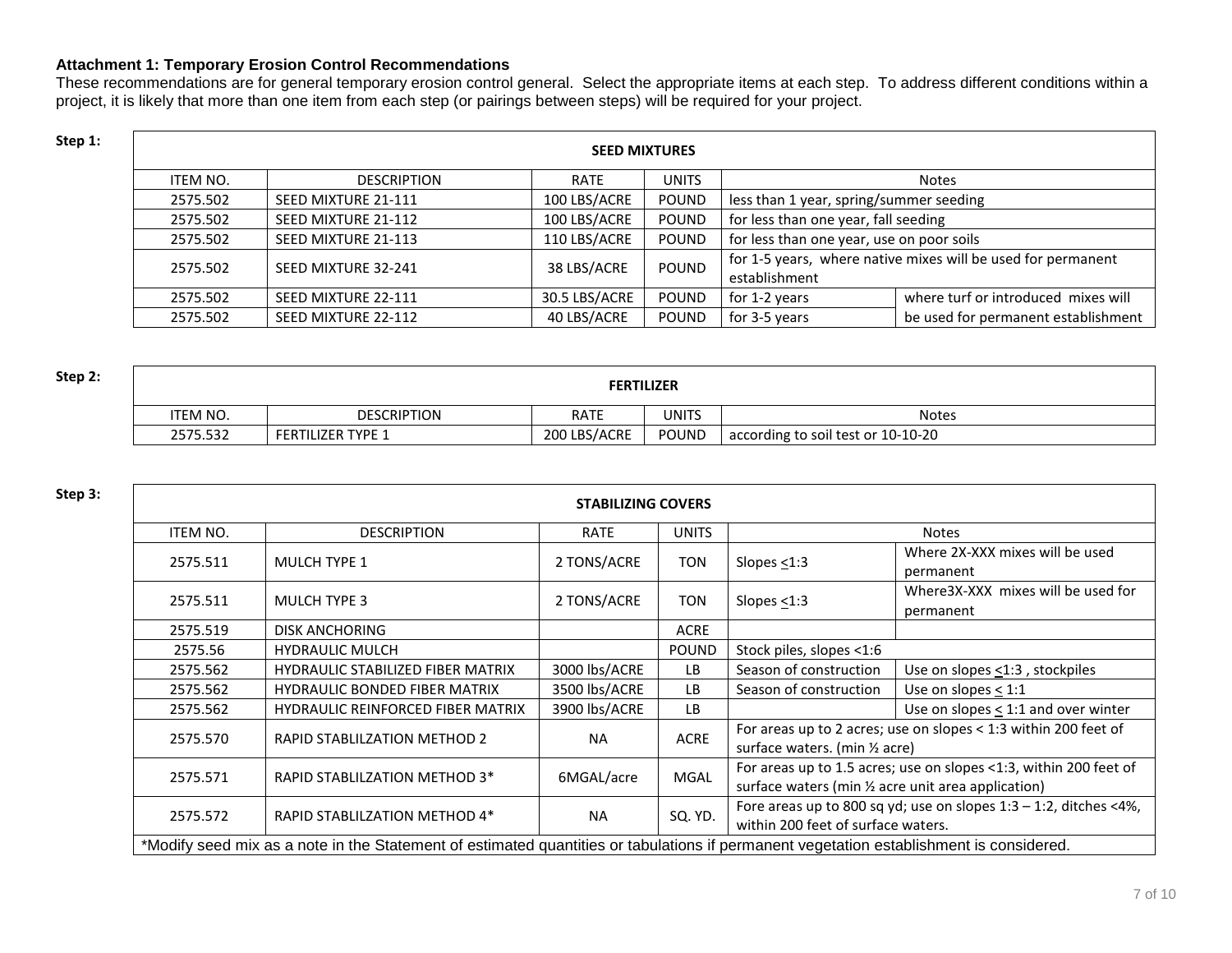#### **Attachment 2: Permanent Vegetation Establishment Recommendations**

These recommendations are for general vegetation establishment. Select the appropriate items at each step. To address different conditions within a project, it is likely that more than one item from each step (or pairings between steps) will be required for your project.

| Step 1: |          |                    |             | <b>SOIL PREPARATION</b> |                     |
|---------|----------|--------------------|-------------|-------------------------|---------------------|
|         | item no. | <b>DESCRIPTION</b> | <b>RATE</b> | UNITS                   | <b>Notes</b>        |
|         | 2574.575 | <b>SUBSOILING</b>  | ΝA          | <b>ACRE</b>             | Use on all projects |
|         | 2574.578 | SOIL BED PREP      | <b>NA</b>   | <b>ACRE</b>             | Use on all projects |

| Step 2: |                 |                        | SEED <sup>*</sup> |              |                                                                                                                                                                                                  |                         |
|---------|-----------------|------------------------|-------------------|--------------|--------------------------------------------------------------------------------------------------------------------------------------------------------------------------------------------------|-------------------------|
|         | <b>ITEM NO.</b> | <b>DESCRIPTION</b>     | RATE              | <b>UNITS</b> |                                                                                                                                                                                                  | <b>Notes</b>            |
|         | 2575.501        | <b>SEEDING</b>         | <b>NA</b>         | <b>ACRE</b>  | Use on all projects                                                                                                                                                                              |                         |
|         | 2575.502        | SEED MIXTURE 35-241    | 36.5 LBS/ACRE     | <b>POUND</b> | For backslopes, dry ditches,                                                                                                                                                                     | For non-sandy soils     |
|         | 2575.502        | SEED MIXTURE 35-221    | 36.5 LBS/ACRE     | <b>POUND</b> | areas not regularly mowed, or                                                                                                                                                                    | For sandy soils         |
|         | 2575.502        | SEED MIXTURE 36-211    | 34.5 LBS/ACRE     | <b>POUND</b> | areas above stormwater and<br>riparian plantings                                                                                                                                                 | For partly shaded areas |
|         | 2575.502        | SEED MIXTURE 33-261    | 35 LBS/ACRE       | <b>POUND</b> | Stormwater and riparian plantings: within 10' of open water<br>(retention pond edges, streambanks, etc) and on bottom<br>(including 3' up from bottom) of infiltration ponds and wet<br>ditches. |                         |
|         | 2575.502        | SEED MIXTURE 25-141    | 59 LBS/ACRE       | <b>POUND</b> | For general use on in-slopes                                                                                                                                                                     | For non-sandy soils     |
|         | 2575.502        | SEED MIXTURE 25-121    | 61 LBS/ACRE       | <b>POUND</b> | (e.g. top 8-15ft) and regularly<br>mowed areas                                                                                                                                                   | For sandy soils         |
|         | 2575.502        | SEED MIXTURE 25-151    | 120 LBS/ACRE      | <b>POUND</b> |                                                                                                                                                                                                  |                         |
|         | 2575.505        | <b>SOD TYPE LAWN</b>   | <b>NA</b>         | SQ YD        | Use in frequently mowed residential areas                                                                                                                                                        |                         |
|         | 2575.502        | SEED MIXTURE 25-131    | 220 LBS/ACRE      | <b>POUND</b> | Use in frequently mowed commercial areas and boulevards                                                                                                                                          |                         |
|         | 2575.505        | SOD TYPE SALT TOLERANT | <b>NA</b>         | SQ YD        | Use in high traffic areas where salt use is expected (boulevards,<br>road edges, and medians)                                                                                                    |                         |

**\*** Native Vegetation (3X-XXX seed mix series) may be required due to adjacent landowner, permit requirements, rare species, Prairie Passage Routes (D1,D4,D6,D7,D8), or Areas of Environmental Sensitivity (Check Environmental Review documentation and permits).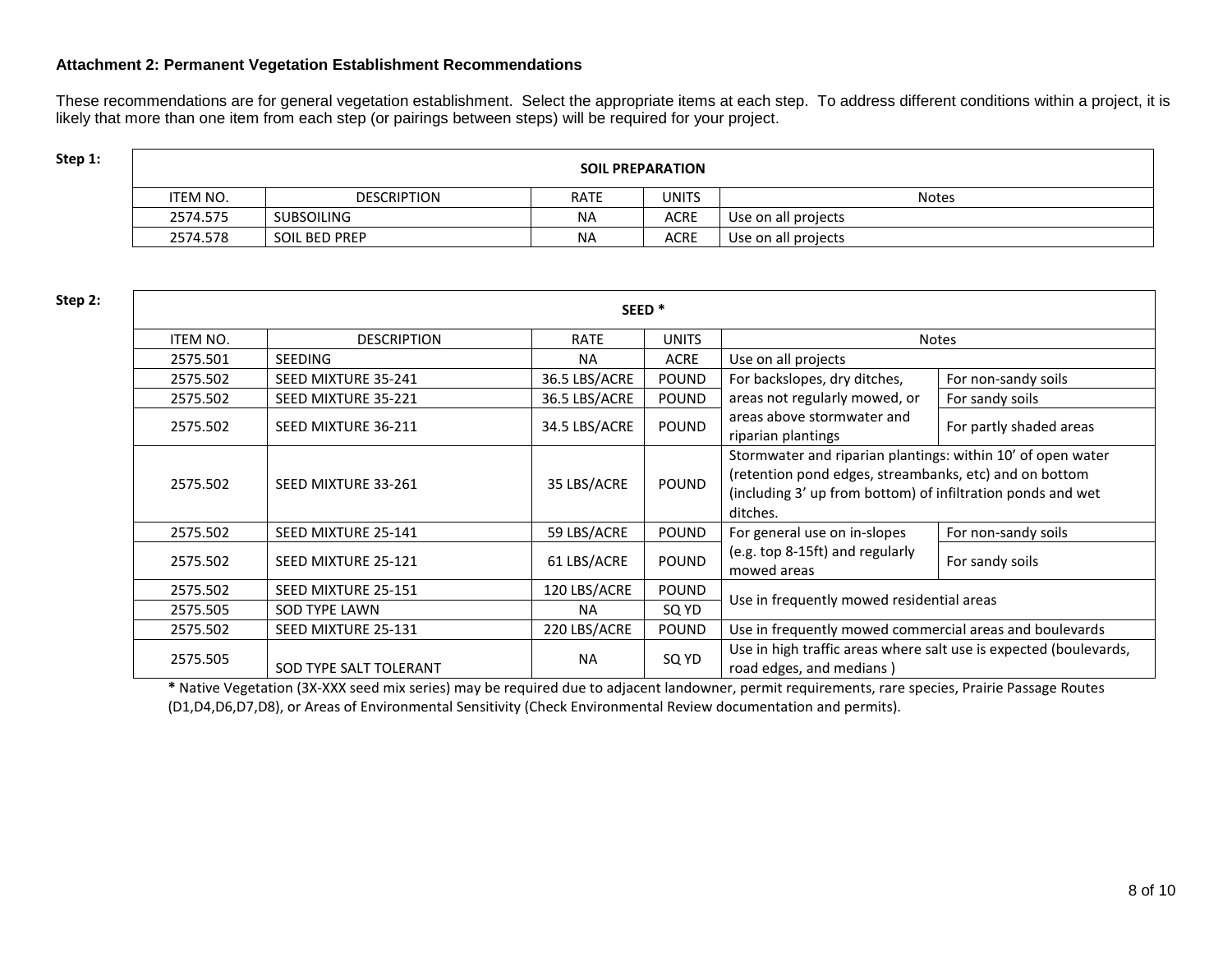| Step 3: |          | <b>FERTILIZER</b>                 |              |              |                                                                                       |  |  |  |  |
|---------|----------|-----------------------------------|--------------|--------------|---------------------------------------------------------------------------------------|--|--|--|--|
|         | ITEM NO. | <b>DESCRIPTION</b>                | RATE         | UNITS        | <b>Notes</b>                                                                          |  |  |  |  |
|         | 2574.508 | FERTILIZER TYPE 3 (slow release)  | 200 LBS/ACRE | POUND        | Use with 2X-XXX seed mixes near water and for sod; 22-5-10                            |  |  |  |  |
|         | 2574.508 | FERTILIZER TYPE 3 (slow release)  | 350 LBS/ACRE | POUND        | Use with 2X-XXX seed mixes; 22-5-10                                                   |  |  |  |  |
|         | 2574.508 | FERTILIZER TYPE 3 (slow release)  | 200LBS/ACRE  | <b>POUND</b> | Use with 3X-XXX seed mixes in areas away from water; 22-5-10                          |  |  |  |  |
|         | 2574.508 | FERTILIZER TYPE 4 (natural based) | 120LBS/ACRE  | <b>POUND</b> | Use with 3X-XXX a near water;<br>18-1-8 for loam & clay loam, 17-10-7 for sandy soils |  |  |  |  |

**\*** These fertilizer analyses and rates are general recommendations. For best results the analysis and rates should be based on a soil test.

| Step 4: |                 |                                                                    | <b>STABILIZING COVERS</b> |              |                                                                                                                                                                        |                                              |
|---------|-----------------|--------------------------------------------------------------------|---------------------------|--------------|------------------------------------------------------------------------------------------------------------------------------------------------------------------------|----------------------------------------------|
|         | <b>ITEM NO.</b> | <b>DESCRIPTION</b>                                                 | <b>RATE</b>               | <b>UNITS</b> | <b>Notes</b>                                                                                                                                                           |                                              |
|         | 2575.526        | <b>COMPOST BLANKET</b>                                             | <b>NA</b>                 | SQ YD        | Use on boulevards with poor soils                                                                                                                                      | Use on slopes $<$ 1:4                        |
|         | 2575.511        | MULCH TYPE 1 (clean straw/hay)                                     | 2 TONS/ACRE               | <b>TON</b>   | For 2X-XXX seed mix series                                                                                                                                             |                                              |
|         | 2575.511        | MULCH TYPE 3 (certified grain straw)                               | 2 TONS/ACRE               | <b>TON</b>   | For 3X-XXX seed mix series                                                                                                                                             | Use on slopes $\leq$ 1:3                     |
|         | 2575.519        | <b>DISK ANCHORING</b>                                              | <b>NA</b>                 | <b>ACRE</b>  | use with mulch (type 1 or 3)                                                                                                                                           |                                              |
|         | 2575.511        | MULCH TYPE 5 (wood slash)                                          | <b>NA</b>                 | <b>TON</b>   | Slash mulch from onsite clearing and grubbing. Typically used up<br>with temporary erosion control measures. Though if available,<br>use for tree or shrub protection. |                                              |
|         | 2575.511        | MULCH TYPE 6 (woodchips)                                           | <b>NA</b>                 | <b>TON</b>   | For Landscape beds and plantings                                                                                                                                       |                                              |
|         | 2575.511        | MULCH TYPE 8 (prairie hay)                                         | <b>NA</b>                 | <b>TON</b>   | Rarely used, typically only when source is adjacent to project                                                                                                         |                                              |
|         | 2575.511        | MULCH TYPE 9 (aggregate mulch)                                     | <b>NA</b>                 | <b>TON</b>   | For landscape beds                                                                                                                                                     |                                              |
|         | 2575.523        | EROSION CONTROL BLANKET,<br>CATEGORY 3N (natural netting)          | <b>NA</b>                 | SQ YD        | Use on slopes $\leq$ 1:2, or ditch grades                                                                                                                              |                                              |
|         | 2575.523        | <b>EROSION CONTROL BLANKET,</b><br>CATEGORY 3P (synthetic netting) | <b>NA</b>                 | SQ YD        | Use may be prohibited due to adjacent<br>landowner, permit requirements, or<br>rare species. (Check Environmental<br>Review documentation and permits)                 | Use on slopes $\leq$ 1:2, or<br>ditch grades |
|         | 2575.523        | EROSION CONTROL BLANKET,<br>CATEGORY 4N (natural netting)          | <b>NA</b>                 | SQ YD        | Use on slopes $\leq$ 1:1, or ditch grades                                                                                                                              |                                              |
|         | 2575.523        |                                                                    | <b>NA</b>                 | SQ YD        | Use may be prohibited due to adjacent                                                                                                                                  |                                              |
|         |                 | EROSION CONTROL BLANKET,                                           |                           |              | landowner, permit requirements, or                                                                                                                                     | Use on slopes <1:1 or                        |
|         |                 | CATEGORY 4P (synthetic netting)                                    |                           |              | rare species. (Check Environmental                                                                                                                                     | ditch grades                                 |
|         |                 |                                                                    |                           |              | Review documentation and permits)                                                                                                                                      |                                              |
|         | 2575.560        | <b>HYDRAULIC Compost</b>                                           | 3000lbs/ACRE              | LB           | Add for poor soils.                                                                                                                                                    |                                              |